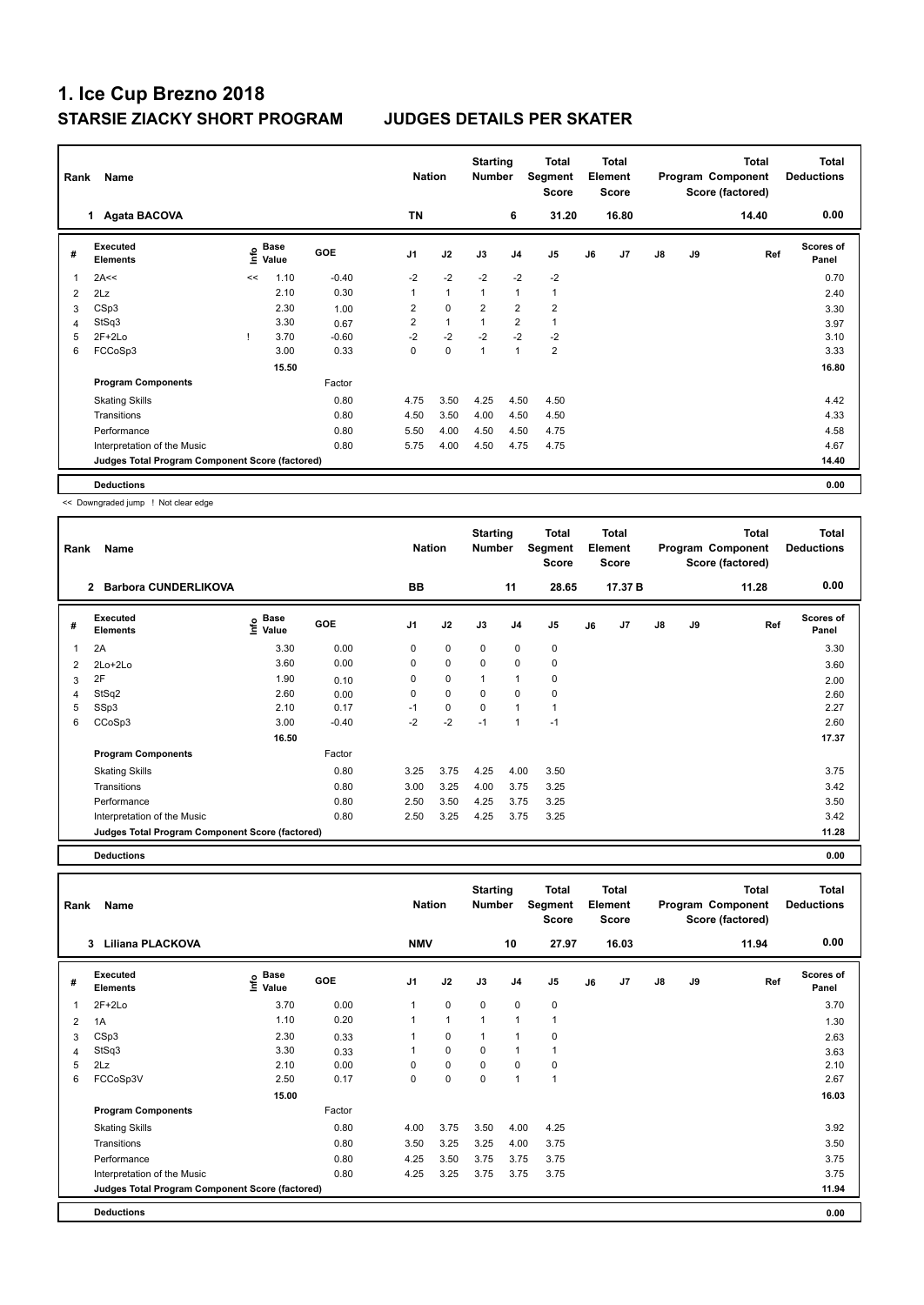| Rank | Name                                            |                                  | <b>Nation</b> |                | <b>Starting</b><br><b>Number</b> |              | <b>Total</b><br>Segment<br>Score |                | Total<br>Element<br><b>Score</b> |       |    | <b>Total</b><br>Program Component<br>Score (factored) | <b>Total</b><br><b>Deductions</b> |                           |
|------|-------------------------------------------------|----------------------------------|---------------|----------------|----------------------------------|--------------|----------------------------------|----------------|----------------------------------|-------|----|-------------------------------------------------------|-----------------------------------|---------------------------|
|      | 4 Zuzana DAUBNEROVA                             |                                  |               | <b>BAP</b>     |                                  |              | $\mathbf{2}$                     | 26.56          |                                  | 15.80 |    |                                                       | 10.76                             | 0.00                      |
| #    | Executed<br><b>Elements</b>                     | <b>Base</b><br>o Base<br>⊆ Value | GOE           | J <sub>1</sub> | J2                               | J3           | J <sub>4</sub>                   | J <sub>5</sub> | J6                               | J7    | J8 | J9                                                    | Ref                               | <b>Scores of</b><br>Panel |
| 1    | 2F                                              | 1.90                             | 0.20          | 0              | $\mathbf 0$                      | $\mathbf{1}$ | $\mathbf{1}$                     | $\overline{1}$ |                                  |       |    |                                                       |                                   | 2.10                      |
| 2    | FCCoSp3                                         | 3.00                             | 0.17          | 0              | $\mathbf 0$                      | $\mathbf 0$  | $\mathbf{1}$                     | 1              |                                  |       |    |                                                       |                                   | 3.17                      |
| 3    | 2Lz+2Lo                                         | 3.90                             | 0.00          | $-1$           | $\mathbf 0$                      | 1            | $\mathbf{1}$                     | $-1$           |                                  |       |    |                                                       |                                   | 3.90                      |
| 4    | 1A                                              | 1.10                             | 0.13          | 0              | $\mathbf 0$                      | 1            | $\mathbf{1}$                     | $\mathbf{1}$   |                                  |       |    |                                                       |                                   | 1.23                      |
| 5    | StSq2                                           | 2.60                             | 0.00          | 0              | $\mathbf 0$                      | 0            | 0                                | 0              |                                  |       |    |                                                       |                                   | 2.60                      |
| 6    | CSp3                                            | 2.30                             | 0.50          | 1              | 0                                | 1            | $\overline{1}$                   | 1              |                                  |       |    |                                                       |                                   | 2.80                      |
|      |                                                 | 14.80                            |               |                |                                  |              |                                  |                |                                  |       |    |                                                       |                                   | 15.80                     |
|      | <b>Program Components</b>                       |                                  | Factor        |                |                                  |              |                                  |                |                                  |       |    |                                                       |                                   |                           |
|      | <b>Skating Skills</b>                           |                                  | 0.80          | 2.75           | 3.00                             | 3.75         | 3.75                             | 3.50           |                                  |       |    |                                                       |                                   | 3.42                      |
|      | Transitions                                     |                                  | 0.80          | 2.75           | 2.75                             | 3.50         | 3.75                             | 3.25           |                                  |       |    |                                                       |                                   | 3.17                      |
|      | Performance                                     |                                  | 0.80          | 3.00           | 3.00                             | 3.75         | 3.75                             | 3.50           |                                  |       |    |                                                       |                                   | 3.42                      |
|      | Interpretation of the Music                     |                                  | 0.80          | 3.00           | 2.75                             | 3.75         | 3.75                             | 3.50           |                                  |       |    |                                                       |                                   | 3.42                      |
|      | Judges Total Program Component Score (factored) |                                  |               |                |                                  |              |                                  |                |                                  |       |    |                                                       |                                   | 10.76                     |
|      | <b>Deductions</b>                               |                                  |               |                |                                  |              |                                  |                |                                  |       |    |                                                       |                                   | 0.00                      |
|      |                                                 |                                  |               |                |                                  |              |                                  |                |                                  |       |    |                                                       |                                   |                           |

|   | Rank<br>Name<br>5<br>Klaudia TOULOVA            |      |               |            | <b>Nation</b>  |              | <b>Starting</b><br><b>Number</b> |                | Total<br>Segment<br><b>Score</b> |    | <b>Total</b><br>Element<br><b>Score</b> |    |    | <b>Total</b><br>Program Component<br>Score (factored) | <b>Total</b><br><b>Deductions</b> |
|---|-------------------------------------------------|------|---------------|------------|----------------|--------------|----------------------------------|----------------|----------------------------------|----|-----------------------------------------|----|----|-------------------------------------------------------|-----------------------------------|
|   |                                                 |      |               |            | <b>TT</b>      |              |                                  | 5              | 25.45                            |    | 14.61                                   |    |    | 11.34                                                 | 0.50                              |
| # | <b>Executed</b><br><b>Elements</b>              | lnfo | Base<br>Value | <b>GOE</b> | J1             | J2           | J3                               | J <sub>4</sub> | J <sub>5</sub>                   | J6 | J7                                      | J8 | J9 | Ref                                                   | <b>Scores of</b><br>Panel         |
| 1 | 2A<<                                            | <<   | 1.10          | $-0.60$    | $-3$           | $-3$         | $-3$                             | $-3$           | $-3$                             |    |                                         |    |    |                                                       | 0.50                              |
| 2 | 2Lz+2Lo                                         |      | 3.90          | $-0.70$    | $-3$           | $-2$         | $-2$                             | $-3$           | $-2$                             |    |                                         |    |    |                                                       | 3.20                              |
| 3 | CCoSp3                                          |      | 3.00          | 0.17       | 0              | $\mathbf 0$  | $\Omega$                         | $\mathbf{1}$   | $\overline{1}$                   |    |                                         |    |    |                                                       | 3.17                              |
| 4 | 2F                                              |      | 1.90          | 0.30       |                | $\mathbf{1}$ | $\mathbf{1}$                     | $\mathbf{1}$   |                                  |    |                                         |    |    |                                                       | 2.20                              |
| 5 | SSp3                                            |      | 2.10          | 0.67       | $\overline{2}$ | $\mathbf{1}$ | $\Omega$                         | $\mathbf{1}$   | $\overline{2}$                   |    |                                         |    |    |                                                       | 2.77                              |
| 6 | StSq2                                           |      | 2.60          | 0.17       | $\mathbf{1}$   | 0            | $\mathbf 0$                      | $\mathbf 0$    | $\overline{1}$                   |    |                                         |    |    |                                                       | 2.77                              |
|   |                                                 |      | 14.60         |            |                |              |                                  |                |                                  |    |                                         |    |    |                                                       | 14.61                             |
|   | <b>Program Components</b>                       |      |               | Factor     |                |              |                                  |                |                                  |    |                                         |    |    |                                                       |                                   |
|   | <b>Skating Skills</b>                           |      |               | 0.80       | 3.50           | 3.75         | 3.75                             | 4.00           | 3.75                             |    |                                         |    |    |                                                       | 3.75                              |
|   | Transitions                                     |      |               | 0.80       | 3.25           | 3.25         | 3.50                             | 3.75           | 3.50                             |    |                                         |    |    |                                                       | 3.42                              |
|   | Performance                                     |      |               | 0.80       | 3.50           | 3.50         | 3.75                             | 3.50           | 3.50                             |    |                                         |    |    |                                                       | 3.50                              |
|   | Interpretation of the Music                     |      |               | 0.80       | 3.50           | 3.50         | 3.75                             | 3.50           | 3.25                             |    |                                         |    |    |                                                       | 3.50                              |
|   | Judges Total Program Component Score (factored) |      |               |            |                |              |                                  |                |                                  |    |                                         |    |    |                                                       | 11.34                             |
|   | <b>Deductions</b>                               |      | Falls:        | $-0.50$    |                |              |                                  |                |                                  |    |                                         |    |    |                                                       | $-0.50$                           |

<< Downgraded jump

|   | Name<br>Rank<br>Sofia SEBINOVA<br>6             |                           |            |                | <b>Nation</b> | <b>Starting</b><br>Number |                | Total<br>Segment<br><b>Score</b> |    | <b>Total</b><br>Element<br><b>Score</b> |               |    | <b>Total</b><br>Program Component<br>Score (factored) | Total<br><b>Deductions</b> |
|---|-------------------------------------------------|---------------------------|------------|----------------|---------------|---------------------------|----------------|----------------------------------|----|-----------------------------------------|---------------|----|-------------------------------------------------------|----------------------------|
|   |                                                 |                           |            | ZAF            |               |                           | 4              | 25.07                            |    | 14.47                                   |               |    | 10.60                                                 | 0.00                       |
| # | Executed<br><b>Elements</b>                     | Base<br>e Base<br>⊆ Value | <b>GOE</b> | J <sub>1</sub> | J2            | J3                        | J <sub>4</sub> | J <sub>5</sub>                   | J6 | J7                                      | $\mathsf{J}8$ | J9 | Ref                                                   | <b>Scores of</b><br>Panel  |
|   | $2Lz+2T$                                        | 3.40                      | $-0.40$    | 0              | $-2$          | $-2$                      | $-1$           | $-1$                             |    |                                         |               |    |                                                       | 3.00                       |
| 2 | CCoSp3                                          | 3.00                      | $-0.30$    | $-1$           | $-2$          | $-1$                      | 0              | $-1$                             |    |                                         |               |    |                                                       | 2.70                       |
| 3 | StSq3                                           | 3.30                      | 0.00       | 0              | 0             | 0                         | 0              | 0                                |    |                                         |               |    |                                                       | 3.30                       |
| 4 | 2F                                              | 1.90                      | 0.30       |                | $\mathbf{1}$  | 1                         | $\overline{1}$ | $\mathbf{1}$                     |    |                                         |               |    |                                                       | 2.20                       |
| 5 | SSp3                                            | 2.10                      | 0.00       | 0              | $\pmb{0}$     | $\mathbf 0$               | $\mathbf{1}$   | 0                                |    |                                         |               |    |                                                       | 2.10                       |
| 6 | 1A                                              | 1.10                      | 0.07       | 0              | $\mathbf 0$   | 1                         | $\overline{1}$ | $\mathbf 0$                      |    |                                         |               |    |                                                       | 1.17                       |
|   |                                                 | 14.80                     |            |                |               |                           |                |                                  |    |                                         |               |    |                                                       | 14.47                      |
|   | <b>Program Components</b>                       |                           | Factor     |                |               |                           |                |                                  |    |                                         |               |    |                                                       |                            |
|   | <b>Skating Skills</b>                           |                           | 0.80       | 3.00           | 3.00          | 3.50                      | 3.50           | 3.25                             |    |                                         |               |    |                                                       | 3.25                       |
|   | Transitions                                     |                           | 0.80       | 3.00           | 3.00          | 3.25                      | 3.50           | 3.00                             |    |                                         |               |    |                                                       | 3.08                       |
|   | Performance                                     |                           | 0.80       | 3.25           | 3.25          | 3.75                      | 3.75           | 3.50                             |    |                                         |               |    |                                                       | 3.50                       |
|   | Interpretation of the Music                     |                           | 0.80       | 3.25           | 3.25          | 3.75                      | 3.50           | 3.50                             |    |                                         |               |    |                                                       | 3.42                       |
|   | Judges Total Program Component Score (factored) |                           |            |                |               |                           |                |                                  |    |                                         |               |    |                                                       | 10.60                      |
|   | <b>Deductions</b>                               |                           |            |                |               |                           |                |                                  |    |                                         |               |    |                                                       | 0.00                       |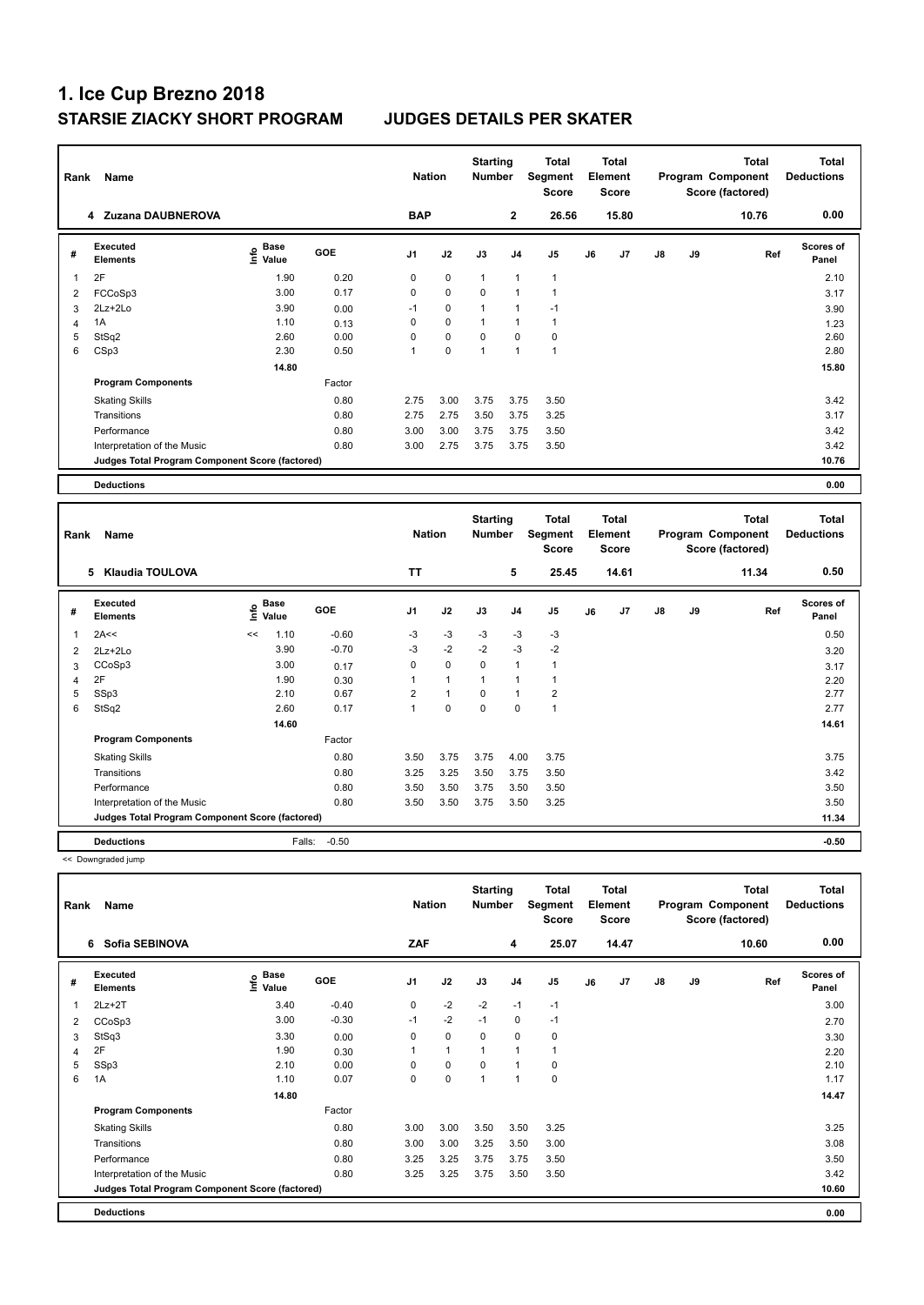| Rank | Name                                            |                          | <b>Nation</b>                    |            | <b>Starting</b><br><b>Number</b> |             | <b>Total</b><br>Segment<br><b>Score</b> |                | <b>Total</b><br>Element<br><b>Score</b> |    |       | <b>Total</b><br>Program Component<br>Score (factored) | <b>Total</b><br><b>Deductions</b> |       |                           |
|------|-------------------------------------------------|--------------------------|----------------------------------|------------|----------------------------------|-------------|-----------------------------------------|----------------|-----------------------------------------|----|-------|-------------------------------------------------------|-----------------------------------|-------|---------------------------|
|      | <b>Lucia HURIKOVA</b><br>$\overline{7}$         |                          |                                  |            | ZAF                              |             |                                         | 12             | 24.98                                   |    | 14.50 |                                                       |                                   | 10.48 | 0.00                      |
| #    | <b>Executed</b><br><b>Elements</b>              |                          | <b>Base</b><br>o Base<br>⊆ Value | <b>GOE</b> | J <sub>1</sub>                   | J2          | J3                                      | J <sub>4</sub> | J <sub>5</sub>                          | J6 | J7    | $\mathsf{J}8$                                         | J9                                | Ref   | <b>Scores of</b><br>Panel |
| 1    | $2Lz + 2Lo <$                                   | $\overline{\phantom{a}}$ | 3.40                             | $-0.20$    | $-2$                             | $\mathbf 0$ | $-1$                                    | 0              | $-1$                                    |    |       |                                                       |                                   |       | 3.20                      |
| 2    | 2F                                              |                          | 1.90                             | 0.00       | 0                                | $\pmb{0}$   | $\overline{1}$                          | 0              | 0                                       |    |       |                                                       |                                   |       | 1.90                      |
| 3    | FCCoSp3                                         |                          | 3.00                             | 0.00       | 0                                | $-1$        | 0                                       | $\overline{1}$ | $\pmb{0}$                               |    |       |                                                       |                                   |       | 3.00                      |
| 4    | 1A                                              |                          | 1.10                             | 0.00       | 0                                | $\mathbf 0$ | $\Omega$                                | 0              | $\pmb{0}$                               |    |       |                                                       |                                   |       | 1.10                      |
| 5    | SSp3                                            |                          | 2.10                             | $-0.10$    | 0                                | $-1$        | $-1$                                    | 0              | 0                                       |    |       |                                                       |                                   |       | 2.00                      |
| 6    | StSq3                                           |                          | 3.30                             | 0.00       | $-1$                             | $\mathbf 0$ | 0                                       | 0              | $\pmb{0}$                               |    |       |                                                       |                                   |       | 3.30                      |
|      |                                                 |                          | 14.80                            |            |                                  |             |                                         |                |                                         |    |       |                                                       |                                   |       | 14.50                     |
|      | <b>Program Components</b>                       |                          |                                  | Factor     |                                  |             |                                         |                |                                         |    |       |                                                       |                                   |       |                           |
|      | <b>Skating Skills</b>                           |                          |                                  | 0.80       | 2.75                             | 3.25        | 3.50                                    | 3.50           | 3.50                                    |    |       |                                                       |                                   |       | 3.42                      |
|      | Transitions                                     |                          |                                  | 0.80       | 2.75                             | 3.00        | 3.25                                    | 3.50           | 3.25                                    |    |       |                                                       |                                   |       | 3.17                      |
|      | Performance                                     |                          |                                  | 0.80       | 2.75                             | 3.00        | 3.50                                    | 3.25           | 3.25                                    |    |       |                                                       |                                   |       | 3.17                      |
|      | Interpretation of the Music                     |                          |                                  | 0.80       | 2.75                             | 3.25        | 3.50                                    | 3.25           | 3.50                                    |    |       |                                                       |                                   |       | 3.33                      |
|      | Judges Total Program Component Score (factored) |                          |                                  |            |                                  |             |                                         |                |                                         |    |       |                                                       |                                   |       | 10.48                     |
|      | <b>Deductions</b>                               |                          |                                  |            |                                  |             |                                         |                |                                         |    |       |                                                       |                                   |       | 0.00                      |

< Under-rotated jump

| Rank | Name                                            |                                           | <b>Nation</b> |            | <b>Starting</b><br><b>Number</b> |                | Total<br>Segment<br><b>Score</b> |                | Total<br>Element<br><b>Score</b> |       |               | <b>Total</b><br>Program Component<br>Score (factored) | <b>Total</b><br><b>Deductions</b> |                           |
|------|-------------------------------------------------|-------------------------------------------|---------------|------------|----------------------------------|----------------|----------------------------------|----------------|----------------------------------|-------|---------------|-------------------------------------------------------|-----------------------------------|---------------------------|
|      | <b>Marina PASTIERIKOVA</b><br>8                 |                                           |               | <b>POK</b> |                                  |                | 1                                | 24.94          |                                  | 14.60 |               |                                                       | 10.34                             | 0.00                      |
| #    | <b>Executed</b><br><b>Elements</b>              | $\frac{6}{5}$ Base<br>$\frac{1}{5}$ Value | <b>GOE</b>    | J1         | J2                               | J3             | J <sub>4</sub>                   | J <sub>5</sub> | J6                               | J7    | $\mathsf{J}8$ | J9                                                    | Ref                               | <b>Scores of</b><br>Panel |
| 1    | 1A                                              | 1.10                                      | 0.00          | 0          | $\mathbf 0$                      | $\mathbf 0$    | $\mathbf 0$                      | $\mathbf{1}$   |                                  |       |               |                                                       |                                   | 1.10                      |
| 2    | $2F+2Lo$                                        | 3.70                                      | 0.00          | 0          | $\mathbf 0$                      | $\mathbf 0$    | $\pmb{0}$                        | 0              |                                  |       |               |                                                       |                                   | 3.70                      |
| 3    | 2Lz                                             | 2.10                                      | 0.00          | 0          | 0                                | $\mathbf 0$    | 0                                | 0              |                                  |       |               |                                                       |                                   | 2.10                      |
| 4    | SSp3                                            | 2.10                                      | 0.50          |            | 0                                | $\overline{1}$ | $\mathbf{1}$                     |                |                                  |       |               |                                                       |                                   | 2.60                      |
| 5    | StSq2                                           | 2.60                                      | 0.00          | 0          | $\pmb{0}$                        | 0              | $\mathbf{1}$                     | 0              |                                  |       |               |                                                       |                                   | 2.60                      |
| 6    | CCoSp2                                          | 2.50                                      | 0.00          | $\Omega$   | $\mathbf 0$                      | $\Omega$       | $\mathbf 0$                      | $-1$           |                                  |       |               |                                                       |                                   | 2.50                      |
|      |                                                 | 14.10                                     |               |            |                                  |                |                                  |                |                                  |       |               |                                                       |                                   | 14.60                     |
|      | <b>Program Components</b>                       |                                           | Factor        |            |                                  |                |                                  |                |                                  |       |               |                                                       |                                   |                           |
|      | <b>Skating Skills</b>                           |                                           | 0.80          | 3.00       | 3.00                             | 3.50           | 3.50                             | 3.50           |                                  |       |               |                                                       |                                   | 3.33                      |
|      | Transitions                                     |                                           | 0.80          | 2.75       | 3.00                             | 3.25           | 3.50                             | 3.25           |                                  |       |               |                                                       |                                   | 3.17                      |
|      | Performance                                     |                                           | 0.80          | 2.75       | 2.75                             | 3.50           | 3.50                             | 3.25           |                                  |       |               |                                                       |                                   | 3.17                      |
|      | Interpretation of the Music                     |                                           | 0.80          | 2.75       | 2.75                             | 3.75           | 3.75                             | 3.25           |                                  |       |               |                                                       |                                   | 3.25                      |
|      | Judges Total Program Component Score (factored) |                                           |               |            |                                  |                |                                  |                |                                  |       |               |                                                       |                                   | 10.34                     |

**Deductions 0.00**

**Total Deductions Total Program Component Score (factored) Total Element Score Total Segment Score Starting Rank Name Nation Number # Executed Elements Base Value GOE J1 J2 J3 J4 J5 J6 J7 J8 J9 Scores of Panel** 1 3.00 -0.60 -3 -2 -1 -2 -2 **Ref**  2Lz+2T< < 2.40 **Info 9 Diana BODOVA TT 8 23.29 13.17 10.12 0.00** 2 CCoSp3 3.00 0.00 0 0 0 0 0 3.00  $3 \quad S$ tSq2 2.60  $2.60$   $0.00$  0 0 0 0 0 0 0 0 0 2.60 4 2F 1.90 -0.10 0 -1 0 0 -1 1.80 5 1A 1.10 0.00 0 0 0 0 0 1.10 6 SSp3 2.10 0.17 0 0 0 1 1 2.27  **13.70 13.17 Program Components**  Skating Skills 3.00 3.25 3.50 3.50 3.50 Factor 0.80 3.00 3.25 3.50 3.50 3.50 3.42 Transitions 0.80 3.00 2.75 3.25 3.25 3.00 3.08 Performance 0.80 3.00 2.75 3.75 3.25 3.00 3.08 Interpretation of the Music **0.80** 3.00 3.00 3.00 3.00 3.00 3.08 3.00 **Deductions 0.00 Judges Total Program Component Score (factored) 10.12**

< Under-rotated jump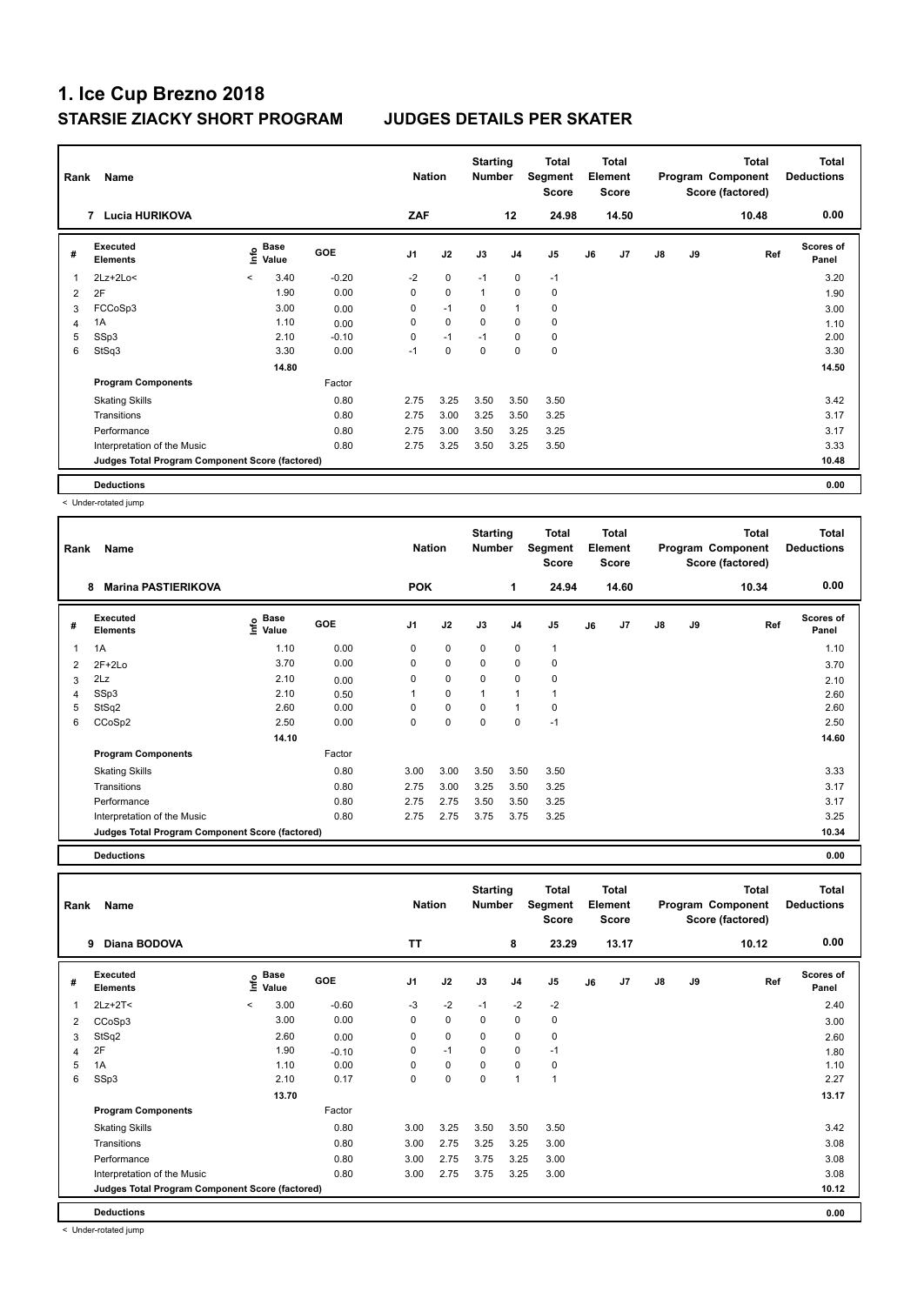| Rank | Name                                            |                          |                           |            | <b>Nation</b>  |             | <b>Starting</b><br><b>Number</b> |                | <b>Total</b><br>Segment<br><b>Score</b> |    | <b>Total</b><br>Element<br><b>Score</b> |    |    | <b>Total</b><br>Program Component<br>Score (factored) | <b>Total</b><br><b>Deductions</b> |
|------|-------------------------------------------------|--------------------------|---------------------------|------------|----------------|-------------|----------------------------------|----------------|-----------------------------------------|----|-----------------------------------------|----|----|-------------------------------------------------------|-----------------------------------|
|      | <b>Emma STULAJTEROVA</b><br>10                  |                          |                           |            | <b>BB</b>      |             |                                  | 3              | 21.73                                   |    | 12.33                                   |    |    | 10.40                                                 | 1.00                              |
| #    | <b>Executed</b><br><b>Elements</b>              |                          | Base<br>o Base<br>⊆ Value | <b>GOE</b> | J <sub>1</sub> | J2          | J3                               | J <sub>4</sub> | J5                                      | J6 | J <sub>7</sub>                          | J8 | J9 | Ref                                                   | Scores of<br>Panel                |
| 1    | 2A<<                                            | <<                       | 1.10                      | $-0.60$    | $-3$           | $-3$        | $-3$                             | $-3$           | $-3$                                    |    |                                         |    |    |                                                       | 0.50                              |
| 2    | $2Lz+2Lo<$                                      | $\overline{\phantom{a}}$ | 3.40                      | $-0.90$    | $-3$           | $-3$        | -3                               | $-3$           | -3                                      |    |                                         |    |    |                                                       | 2.50                              |
| 3    | StSq2                                           |                          | 2.60                      | 0.00       | 0              | $\mathbf 0$ | 0                                | $\mathbf 0$    | $\mathbf{1}$                            |    |                                         |    |    |                                                       | 2.60                              |
| 4    | CCoSp3                                          |                          | 3.00                      | 0.00       | 0              | $\mathbf 0$ | $\mathbf 0$                      | $\overline{1}$ | $\mathbf 0$                             |    |                                         |    |    |                                                       | 3.00                              |
| 5    | 2F                                              |                          | 1.90                      | $-0.60$    | $-2$           | $-2$        | $-2$                             | $-2$           | $-2$                                    |    |                                         |    |    |                                                       | 1.30                              |
| 6    | SSp3                                            |                          | 2.10                      | 0.33       | 1              | $\mathbf 0$ | $\mathbf 0$                      | 1              | $\mathbf{1}$                            |    |                                         |    |    |                                                       | 2.43                              |
|      |                                                 |                          | 14.10                     |            |                |             |                                  |                |                                         |    |                                         |    |    |                                                       | 12.33                             |
|      | <b>Program Components</b>                       |                          |                           | Factor     |                |             |                                  |                |                                         |    |                                         |    |    |                                                       |                                   |
|      | <b>Skating Skills</b>                           |                          |                           | 0.80       | 3.00           | 2.75        | 3.75                             | 3.75           | 3.25                                    |    |                                         |    |    |                                                       | 3.33                              |
|      | Transitions                                     |                          |                           | 0.80       | 2.75           | 2.75        | 3.50                             | 3.75           | 3.25                                    |    |                                         |    |    |                                                       | 3.17                              |
|      | Performance                                     |                          |                           | 0.80       | 3.00           | 3.00        | 3.50                             | 3.50           | 3.25                                    |    |                                         |    |    |                                                       | 3.25                              |
|      | Interpretation of the Music                     |                          |                           | 0.80       | 3.00           | 2.75        | 3.75                             | 3.50           | 3.25                                    |    |                                         |    |    |                                                       | 3.25                              |
|      | Judges Total Program Component Score (factored) |                          |                           |            |                |             |                                  |                |                                         |    |                                         |    |    |                                                       | 10.40                             |
|      | <b>Deductions</b>                               |                          | Falls:                    | $-1.00$    |                |             |                                  |                |                                         |    |                                         |    |    |                                                       | $-1.00$                           |

< Under-rotated jump << Downgraded jump

| Rank | Name                                            |         | <b>Nation</b>               |            | <b>Starting</b><br><b>Number</b> |             | Total<br>Segment<br><b>Score</b> |                | <b>Total</b><br>Element<br><b>Score</b> |    |      | <b>Total</b><br>Program Component<br>Score (factored) | <b>Total</b><br><b>Deductions</b> |      |                           |
|------|-------------------------------------------------|---------|-----------------------------|------------|----------------------------------|-------------|----------------------------------|----------------|-----------------------------------------|----|------|-------------------------------------------------------|-----------------------------------|------|---------------------------|
| 11   | <b>Dorota MARKOVA</b>                           |         |                             |            | <b>ZVM</b>                       |             |                                  | 7              | 16.02                                   |    | 8.20 |                                                       |                                   | 7.82 | 0.00                      |
| #    | Executed<br><b>Elements</b>                     |         | Base<br>$\frac{6}{5}$ Value | <b>GOE</b> | J <sub>1</sub>                   | J2          | J3                               | J <sub>4</sub> | J <sub>5</sub>                          | J6 | J7   | $\mathsf{J}8$                                         | J9                                | Ref  | <b>Scores of</b><br>Panel |
| 1    | 1A                                              |         | 1.10                        | 0.00       | 0                                | $\mathbf 0$ | $\mathbf 0$                      | $\mathbf 0$    | $\pmb{0}$                               |    |      |                                                       |                                   |      | 1.10                      |
| 2    | 2S<                                             | $\prec$ | 0.90                        | $-0.20$    | $-1$                             | $-1$        | $-1$                             | $-1$           | $-1$                                    |    |      |                                                       |                                   |      | 0.70                      |
| 3    | CCoSp3                                          |         | 3.00                        | $-0.50$    | $-2$                             | $-2$        | $-2$                             | $-1$           | $-1$                                    |    |      |                                                       |                                   |      | 2.50                      |
| 4    | StSq1                                           |         | 1.80                        | $-0.10$    | $-1$                             | $\mathbf 0$ | 0                                | $\pmb{0}$      | $-1$                                    |    |      |                                                       |                                   |      | 1.70                      |
| 5    | SSp3                                            |         | 2.10                        | 0.00       | 0                                | $\mathbf 0$ | 0                                | 0              | 0                                       |    |      |                                                       |                                   |      | 2.10                      |
| 6    | 2T<<+COMBO                                      | <<      | 0.40                        | $-0.30$    | $-3$                             | $-3$        | $-2$                             | $-3$           | $-3$                                    |    |      |                                                       |                                   |      | 0.10                      |
|      |                                                 |         | 9.30                        |            |                                  |             |                                  |                |                                         |    |      |                                                       |                                   |      | 8.20                      |
|      | <b>Program Components</b>                       |         |                             | Factor     |                                  |             |                                  |                |                                         |    |      |                                                       |                                   |      |                           |
|      | <b>Skating Skills</b>                           |         |                             | 0.80       | 2.75                             | 2.25        | 2.50                             | 2.50           | 2.50                                    |    |      |                                                       |                                   |      | 2.50                      |
|      | Transitions                                     |         |                             | 0.80       | 2.50                             | 2.00        | 2.25                             | 2.50           | 2.50                                    |    |      |                                                       |                                   |      | 2.42                      |
|      | Performance                                     |         |                             | 0.80       | 2.50                             | 2.00        | 2.75                             | 2.25           | 2.50                                    |    |      |                                                       |                                   |      | 2.42                      |
|      | Interpretation of the Music                     |         |                             | 0.80       | 2.50                             | 2.00        | 2.75                             | 2.25           | 2.50                                    |    |      |                                                       |                                   |      | 2.42                      |
|      | Judges Total Program Component Score (factored) |         |                             |            |                                  |             |                                  |                |                                         |    |      |                                                       |                                   |      | 7.82                      |
|      | <b>Deductions</b>                               |         |                             |            |                                  |             |                                  |                |                                         |    |      |                                                       |                                   |      | 0.00                      |

< Under-rotated jump << Downgraded jump